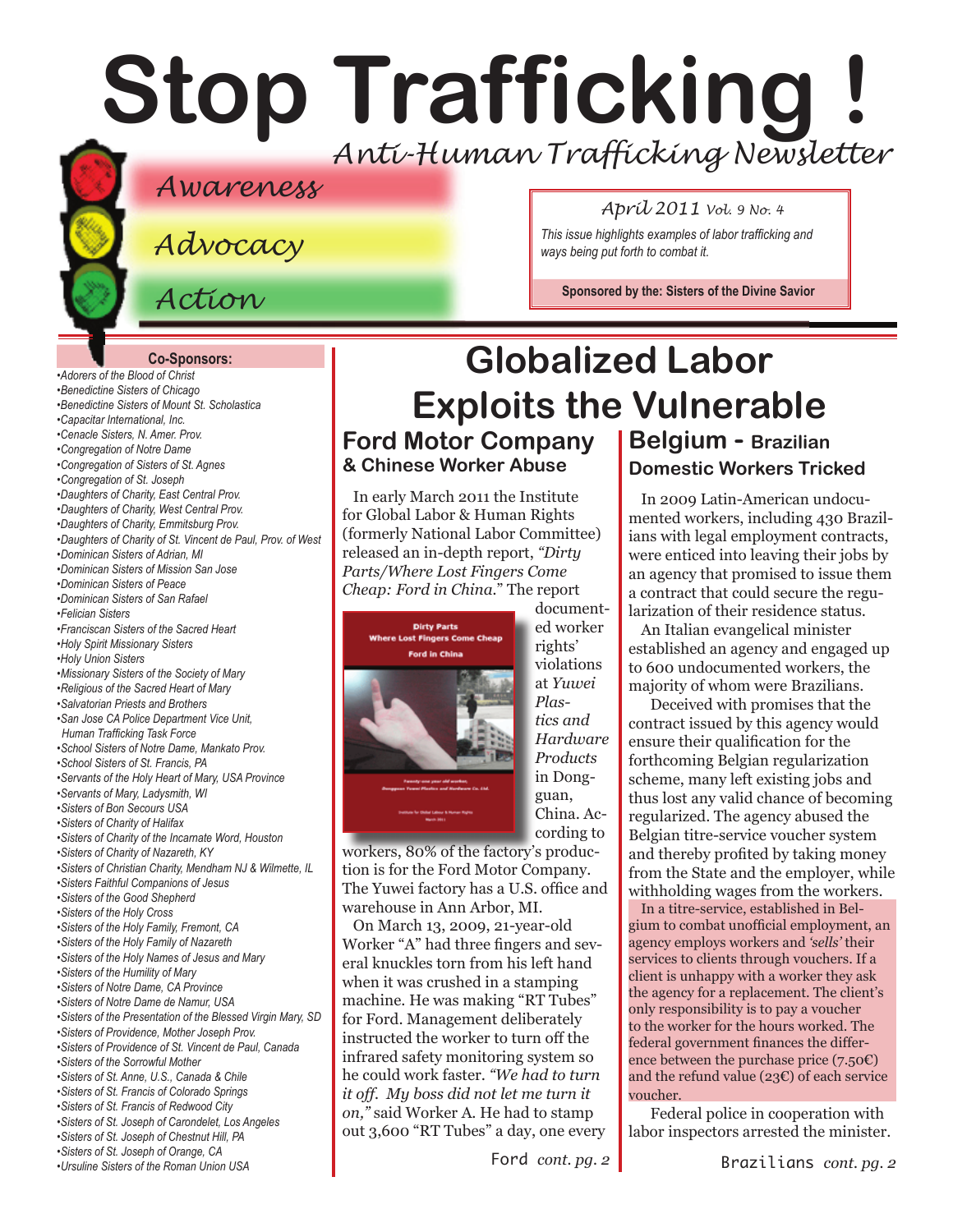

### *Awareness*

#### **Ford** *cont. from pg. 1*

12 seconds. Worker A received a total payment of just \$7,430 for the loss of three fingers, leaving his hand basically inoperative. Workers Compensation for a similar accident in the U.S. would result in a \$144,292 payment. Among other abuses:

• Workers earn a base wage of just 80 cents per hour, work 14-hour shifts for seven days a week. During the peak season, workers toil 30 days a month, often drenched in their own sweat. Prospective hires are told they must *"work hard and endure hardship."*

• At least four serious injuries — maimed hands and fingers — over the last several years. Seriously injured workers are fired. New workers receive no training or safety instruction before being assigned to operate dangerous machinery.

A spokesperson for the Institute, speaking on behalf of the injured worker, said*, "Ford should not be complicit in the payment of below subsistence wages and the suppression of local and internationally recognized worker rights standards."*

To read the press release and Institute/National Labor Committee Report, *"Dirty Parts, Where Lost Fingers Come Cheap: Ford in China,"* go to: http://www.nlcnet. org/reports?id=0629

### **Democratic Republic of Congo Child Labor & Anti-Union Action**



In November 2010 the *International Trade Union Confederation* (ITUC) released a report on core labor abuses in the *Democratic Republic of Congo*  (DRC) at the *World Trade Organization's* Convention. The report found prevalent violations of all core international labor standards, especially with regard to child labor and forced labor.

The report stated that many

so-called trade unions are actually organized by employers in an effort to discourage free trade unions from operating. Anti-union discrimination remains unpunished along with many other crimes against trade unions. Frequently the police and judiciary make arbitrary use of their powers against trade unionists, and cover up the actions of investors and corrupt officials who breach the law. Women face discrimination in employment and need their husbands' permission in order to perform salaried work.

Child labor, especially in its worst forms, remains a serious problem in the DRC. Child labor in mines and quarries is prevalent, and many children are forced into prostitution. The recruitment of child soldiers and the forced labor of many citizens by armed groups and certain units of the national forces are serious problems.

The ITUC report showed that there has been no conviction for human trafficking. It stressed the need to end that impunity. Full Report: http://www.ituc-csi. org/report-for-the-wto-general-council,8052.html (http://www.ituc-csi.org/child-labour-and-anti-union.html)

#### **Brazilians** *cont. from pg. 1*

The NGO Abraço sought partnership with unions, several NGOs and a group of lawyers, to defend these workers and provide assistance in helping them to access justice and get their salaries paid. *Abraço* organized demonstrations and a press conference to increase visibility within Belgian society. Despite struggles, undocumented workers went to the streets to demand their rights. It was the first time that *'illegal'* immigrants in Belgium demonstrated publicly en masse, supported by Socialist and Christian unions. (Source: redcross.ch/data/dossier/24/ redcross\_dossier\_24\_46\_de.pdf)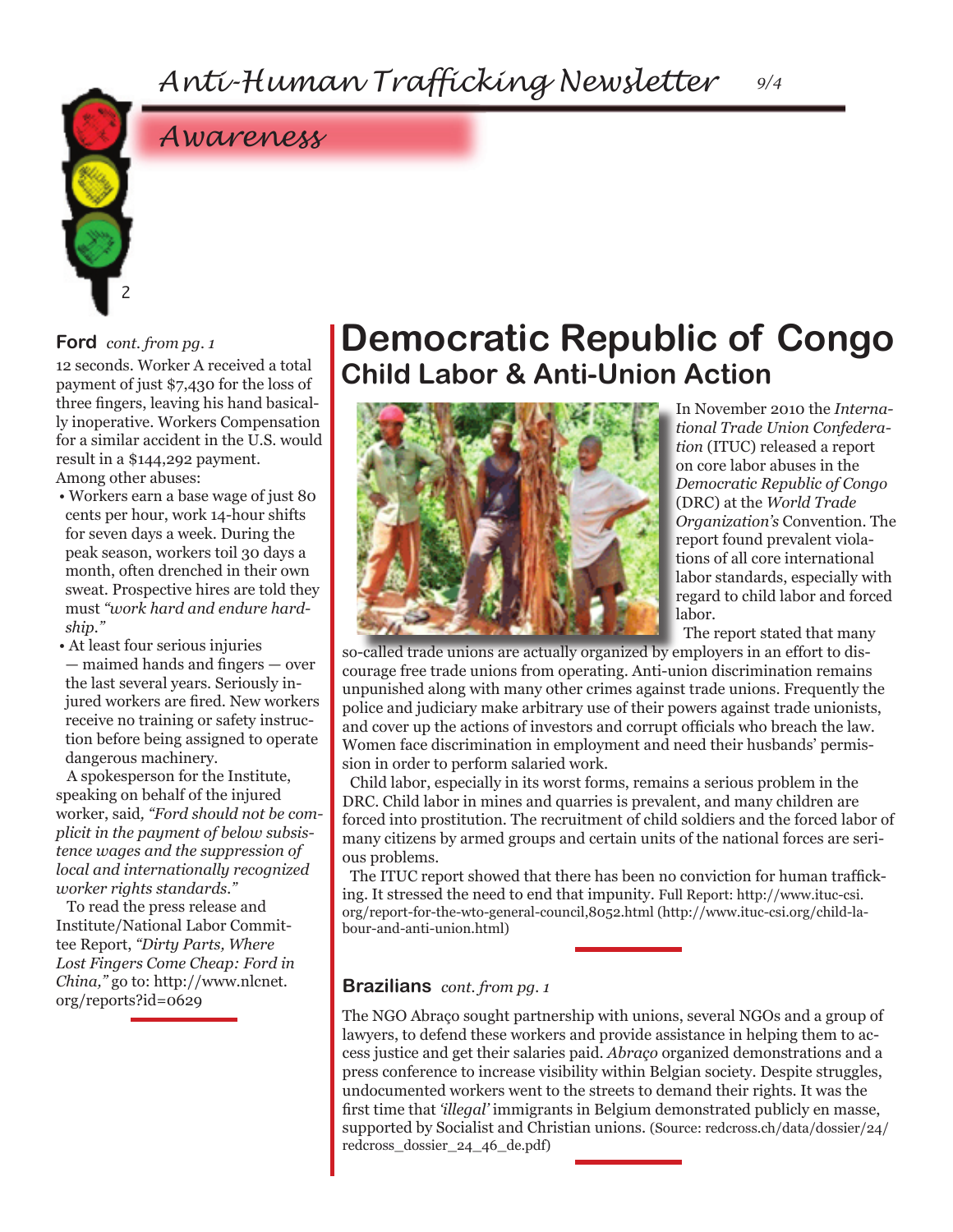

3

### **'Project STAMP' — Money Laundering & Human Trafficking**

*Project STAMP: Smuggler and Trafficker Assets, Monies and Proceeds,*  launched in 2010 by *U.S. Immigrations and Customs Enforcement* (ICE), is an enforcement initiative aimed at targeting the illicit proceeds earned by human smuggling and human trafficking (HS/HT) organizations.

Although the statistics are controversial because human trafficking is such a hidden crime, the U.N. estimates that trafficking represents a \$32 billion annual global trade that forces 12.3 million adults and children into slave labor or prostitution. Some experts say trafficking involving the sex trade is one of the fastest growing criminal enterprises.

Anti-money laundering (AML) vendors are honing their systems to spot suspicious activity related to human trafficking, while the government promotes more awareness of the crime by informing banks and their vendors of its telltale signs. The *Bank Secrecy Act* (BSA) requires financial institutions in the U.S. to assist federal government agencies to detect and prevent money laundering. By spotting potential human trafficking patterns in the money nexus, prosecuting alleged purveyors is enhanced.

Project STAMP takes an aggressive anti-money laundering stance against organizations involved in HS/HT and continues the seizure of their assets as a crucial part of shutting down entrenched criminal activity. Following the money trail assists *Homeland Security Investigations* (HSI) in the identification of key members of criminal organizations, as well as in the identification of assets, monies, and proceeds derived from or used in support of their criminal activity.

HSI have already identified multiple methods to hide, move, and store illicit proceeds associated with illegal activity, including financial institutions, money services businesses and bulk cash smuggling. Seizing the funds that motivate these organizations is a high priority for HSI.

Federal laws related to smuggling, peonage, slavery, and trafficking in persons, among others, are specified unlawful activities related to money laundering. Penalties for violating money laundering statutes (Title 18, U.S.C. §§ 1956, 1957) are significant and include fines of up to \$500,000 and/or imprisonment up to 20 years. Furthermore, any property, real or personal (or traceable to such property), involved in a transaction or attempted transaction is subject to forfeiture.

These penalties are important determining factors for a District Attorney when deciding whether to federally prosecute HS/HT violators. (http://www.dhs.gov/files/ programs/gc\_1297182316667.shtm & http://www.americanbanker.com/btn\_issues/24\_3/aml-andhuman-trafficking-1033642-1.html)

#### **Uganda: Plight of Women from LRA Army**

A March 2011 report from IRIN *(Integrated Regional Information Networks)*, a service of the UN *Office for the Coordination of Humanitarian Affairs,* states that women and girls returning to northern Uganda from forced conscription into the *Lord's Resistance Army* (LRA) struggle to resettle in their home communities because of stigma and a severe shortage of reintegration facilities suitable to their needs.

The LRA, formed in northern Uganda in 1986 as an armed rebellion against the Ugandan government, is now active in Southern Sudan, the Democratic Republic of Congo and the Central African Republic. The group is estimated to have between 200 and 400 armed combatants and hundreds of abductees, a third of them under the age of 18. The UN *Children's Fund*  (UNICEF) estimates that more than 25,000 youth have been abducted since 1986.

After leaving the LRA, former female combatants return to their villages with children forcibly fathered by LRA commanders and delivered in the bush. They are often shunned by their families and stigmatized as *'bush women'* by their communities. Many abandon their homes, going to the outskirts of Gulu, one of the largest cities in northern Uganda, to find alternative means of survival.

Originally gun-carrying combatants, cooks, logisticians, spies, sex partners and porters for the LRA, these women lead desperate lives working as prostitutes or brewing alcohol for a living. (http://www.irinnews.org/Report. aspx?ReportID=92122)

*9/4*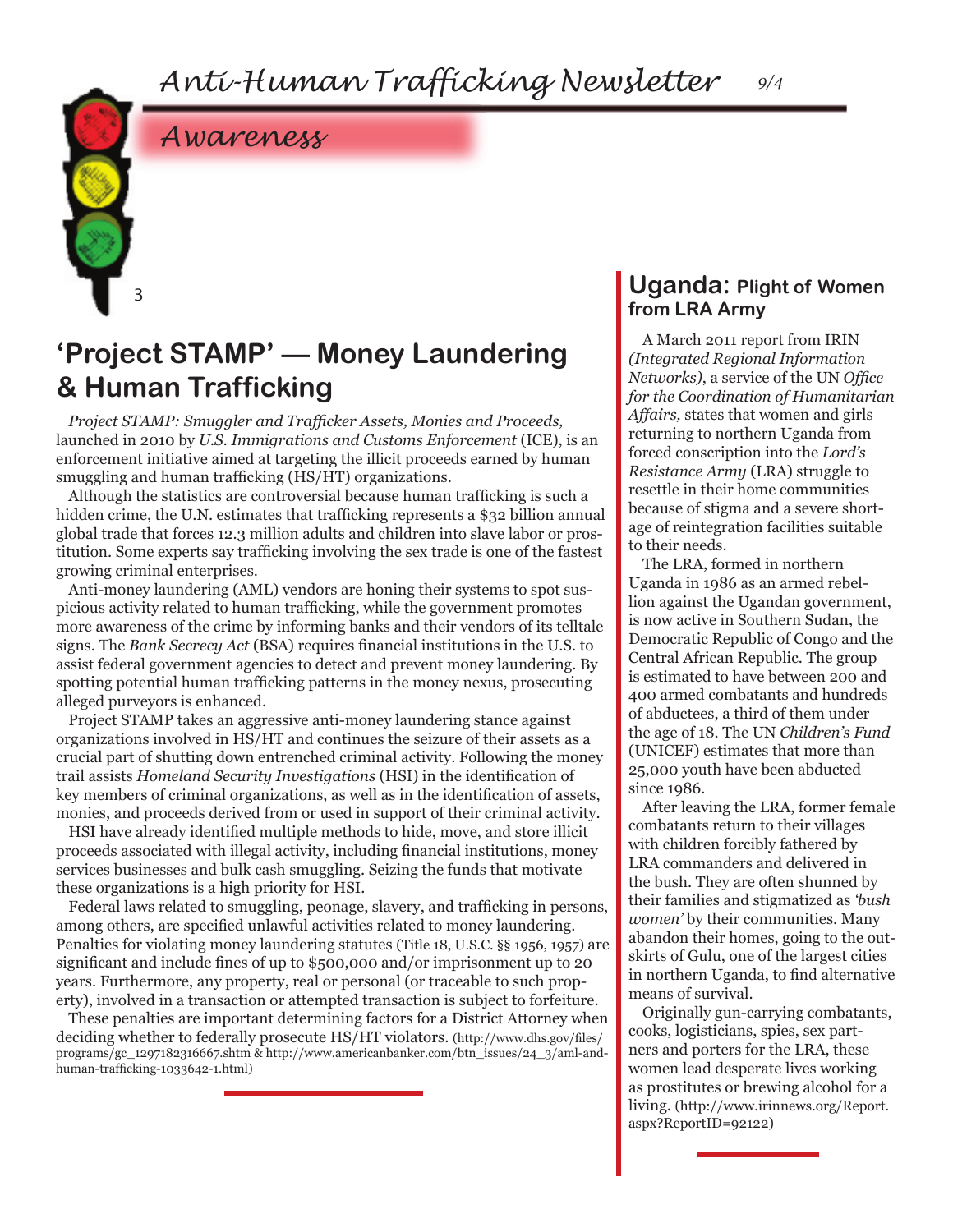

*Advocacy*

### **'Never Work Alone'**

Slavery, servitude and forced labor are violations of individual freedoms, which deny millions of people their basic dignity and fundamental human rights. *Anti-Slavery International,* founded in 1839, works to end these abuses by exposing current cases of slavery, campaigning for its eradication, supporting the initiatives of local organizations to release people, and pressing for more effective implementation of laws against slavery.

The *International Trade Union Confederation* (ITUC) is a confederation of national trade union centers, each of which links together the trade unions of that particular country. The ITUC represents 176 million workers, 40% of whom are women, in 151 countries and territories and has 301 national affiliates. The ITUC's primary mission is to promote and defend workers' rights and interests. Its main areas of activity include trade union and human rights,

equality and non-discrimination. Together these two organizations published a 62-page report entitled, *'Never Work Alone: Trade Unions and NGOs joining forces to combat Forced Labour and Trafficking in Europe.'* The report builds a good case for how important it is for trade

gether against human trafficking. The report examines differences in perspectives between labor unions and non-profit non-govern-

unions and non-profits to work to-

mental organizations (NGOs) in regard to language used, their particular mission and mandate, their structures, members, and beneficiaries. It then highlights the areas of common ground in terms of outreach and organizing; intervention and assistance to victims; campaigning for change; training and education; and setting an example.

The report demonstrates the benefits and successes of collaboration by unions and NGOs in helping workers gain their rights, using five cases: 600 Serbian workers in forced labor in Azerbaijan; a Moroccan worker trafficked to Belgium; 430 Brazilian domestic workers trafficked in Belgium (See *Stop Trafficking* pg. 1); 58 Thai migrant workers trafficked to Poland; and a Serbian metal worker trafficked to Germany.

### **Campaign Against Forced Labor of Nepali Migrant Workers in the Gulf**

*Anti-Slavery International* (ASI) and the *International Trade Union Confederation* (ITUC*) l*aunched a campaign to highlight the forced labor of Nepali migrant workers and call for an improvement in the fundamental rights of workers across the Persian Gulf States region.

An estimated six million Nepali workers live abroad. Every day, 1200 migrants leave Nepal - half legally, the other half illegally. Around 700,000 Nepali migrants work in the Gulf States, with 125,000 in the United Arab Emirates (UAE), where at least 45% work in the construction sector. Many also work in hospitality, as security guards, and as domestic workers.

In Dubai, some Nepali construction workers are trapped in conditions of forced labor after not being paid by their employers due to the economic crisis. They have no choice but to leave their work to scrape a living illegally. They are known as *'khalliballi',* which means those without status.

One Nepali *'khalliballi'* said: *"I'd cancel my visa, get a ticket and go. I'm only hanging around here because I haven't been paid. Friends who get money from home to go back are better off than suffering in a foreign land."*

Many Nepali migrant workers fall victim to unregulated recruitment agencies that promise a good living overseas. To afford the agent's fee, many migrants take out huge loans, only to find on arrival in the Gulf that their agreed salary fails to materialize. Most are paid half of what they are promised and many are not paid at all.

ASI and ITUC are calling on better regulation of recruitment agents in Nepal and the Gulf States and an end to the illegal practice of migrant workers paying fees to agents, who by law are only entitled to receive payment from the employer for successfully recruiting a worker.

Both organizations are also calling for the UAE to end the 'sponsorship' system, which aside from Bahrain, exists across the region. Under this system migrant workers' visas are linked to one employer or 'sponsor', and in most countries they have no right to seek alternative employment. Combined with low pay, this method traps many thousands in exploitative conditions and even forced labor.

ASI and ITUC are also demanding all migrant workers in the Gulf States to be given the freedom of association and collective bargaining. Currently in the UAE migrant workers are not allowed to join a trade union and do not have the right to strike. Workers who protest against unfair working conditions or unpaid wages can face imprisonment and deportation. (http://www.ituc-csi.org/new-campaign-to-combat-forced.html)

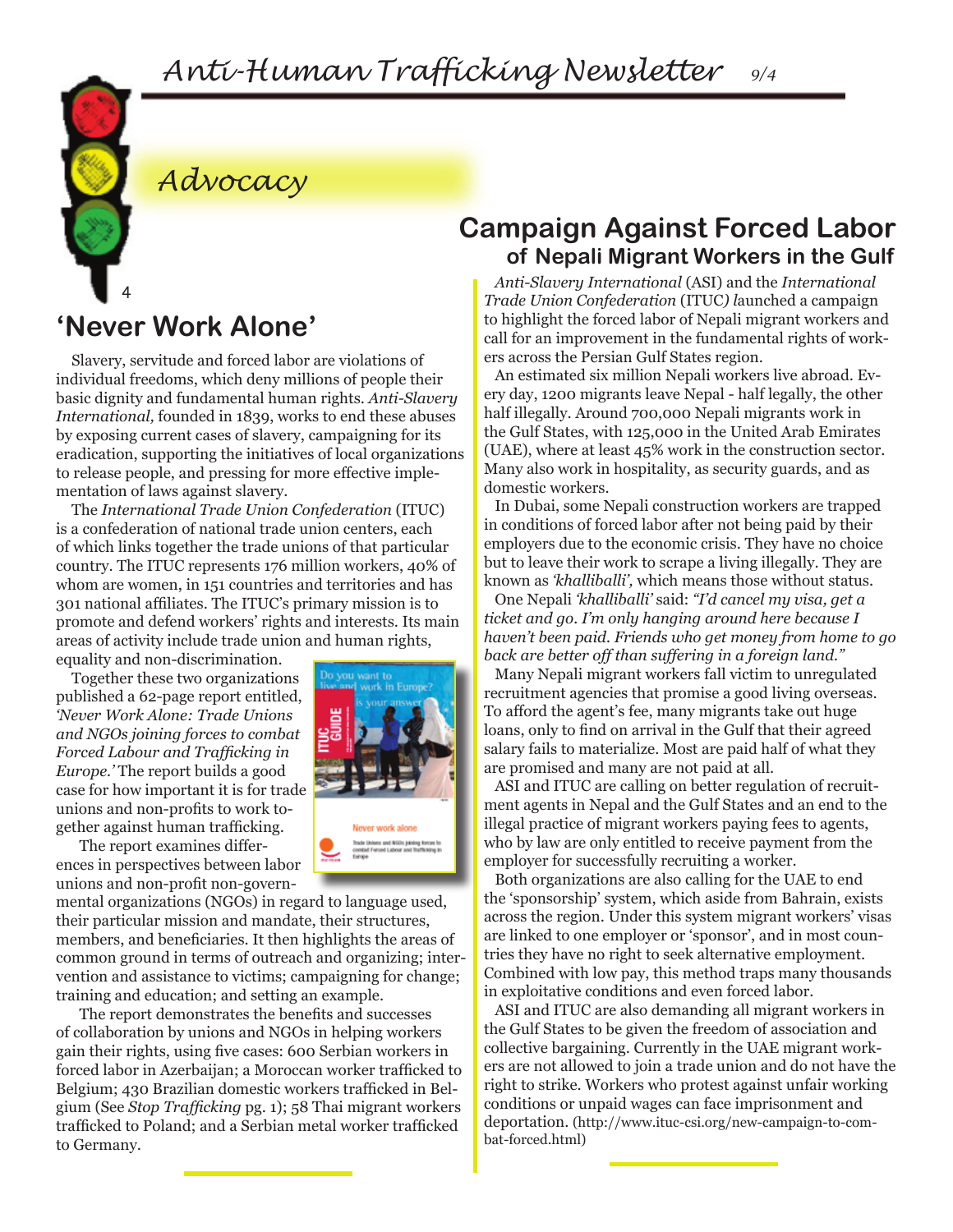"He could be your neighbor, even your best friend. Or perhaps he is a colleague at work, or someone you talked to at a party last weekend. He appears to live a normal life—he's married, has children, a good job—in



### *Advocacy*

### **Targeting the Sex Buyer**

"A little over ten years ago, a Lithuanian girl committed suicide in Malmö, Sweden by jumping off a bridge onto a highway. Prior to that, she had been exploited by sex-buying men in Sweden. In the end, her desperation and sense of powerlessness became so overwhelming that she took her own life. She was just 16 years old. In a compelling and frightening way, the 2002 Swedish film *'Lilja 4-ever'*, showed what human trafficking does — the life young girls are forced into." "Sex buying and human trafficking are cynical acts that have nothing to do with sexuality and love. Rather, they are bizarre, appalling forms of male domination over, primarily, women and young girls, — also men's oppres-

sion of other males, primarily boys."

These two excerpts come from a 60-page publication on human trafficking and prostitution entitled, *'Targeting the Sex Buyer. The Swedish Example: Stopping Prostitution and Trafficking Where It All Begins'* published by the Swedish Institute.

The publication is meant to spread the word about effective ways to stem human trafficking and is available in English, Russian, Spanish and Turkish. (http://issuu.com/swedish\_institute/docs/targeting\_the\_sex\_buyer)



legal approach to this problem is often referred to as 'the Swedish example'."

Code in its magazine and on its website. The other US-based signatories are *Carlson Companies* and *Global Exchange's Reality Tours.*

Carol Smolenski, the Executive Director of ECPAT-USA, reflecting in 2009 on ECPAT's efforts to persuade companies in the US travel industry to sign the Code said, *"We've always had extreme reluctance from US companies to talk to us at all. We tried to get US airlines to train employees and show an in-flight video, but they all refused."*

Since then the number of international signatories to the Code has increased from 623 to almost 1,000.

Regarding the responsibility of travel companies to combat child sex tourism, Smolenski stated, *"If they do nothing to raise awareness or to prevent child trafficking, they risk becoming an indirect and unintentional conduit for the abuse that takes place."*

Recognizing the legal implications and risks to reputation of travel companies that do not address the issue, sustainable investors have been actively engaging with companies for several years. In response to a shareowner engagement effort led by *Boston Common Asset Management, Marriott International* agreed to implement training programs to address criminal activities taking place at its locations worldwide.

More recently, *Christian Brothers Investment Services* (CBIS) encouraged hotel chains operating in South Africa to take action to prevent the sexual exploitation of children and other human trafficking crimes during the *FIFA World Cup* held there in 2010. In January 2011, a coalition of investors led by CBIS asked hotels operating in Dallas to sign the Code in advance of the 2011 Super Bowl. The *Interfaith Center on Corporate Responsibility* (www.iccr.org) made major contributions to negotiations with Delta. (http://www.socialfunds.com/news/ article.cgi/3168.html) (http://ecpatusa.org/2011/03/delta-airlines-signsthe-code-of-conduct/)

### **Delta Airlines Signs 'Code'**

*Delta Airlines* became the first U.S. airline and the third US organization to sign *The Code of Conduct for the Protection of Children from Sexual Exploitation in Travel and Tourism* (the Code). In doing so, the airline has joined almost 1,000 global companies in signing a contract to protect children from sexual exploitation in the travel and tourism industries. Signatories to the Code agree to establish ethical policies regarding commercial sexual exploitation of children, train personnel in countries of origin and travel destinations on how to identify and report trafficking, contractually require suppliers to repudiate commercial sexual exploitation of children, provide information to travelers and local key personnel at destinations, and report annually. Delta has also agreed to include information about ECPAT (*End Child Prostitution and Trafficking*) and the

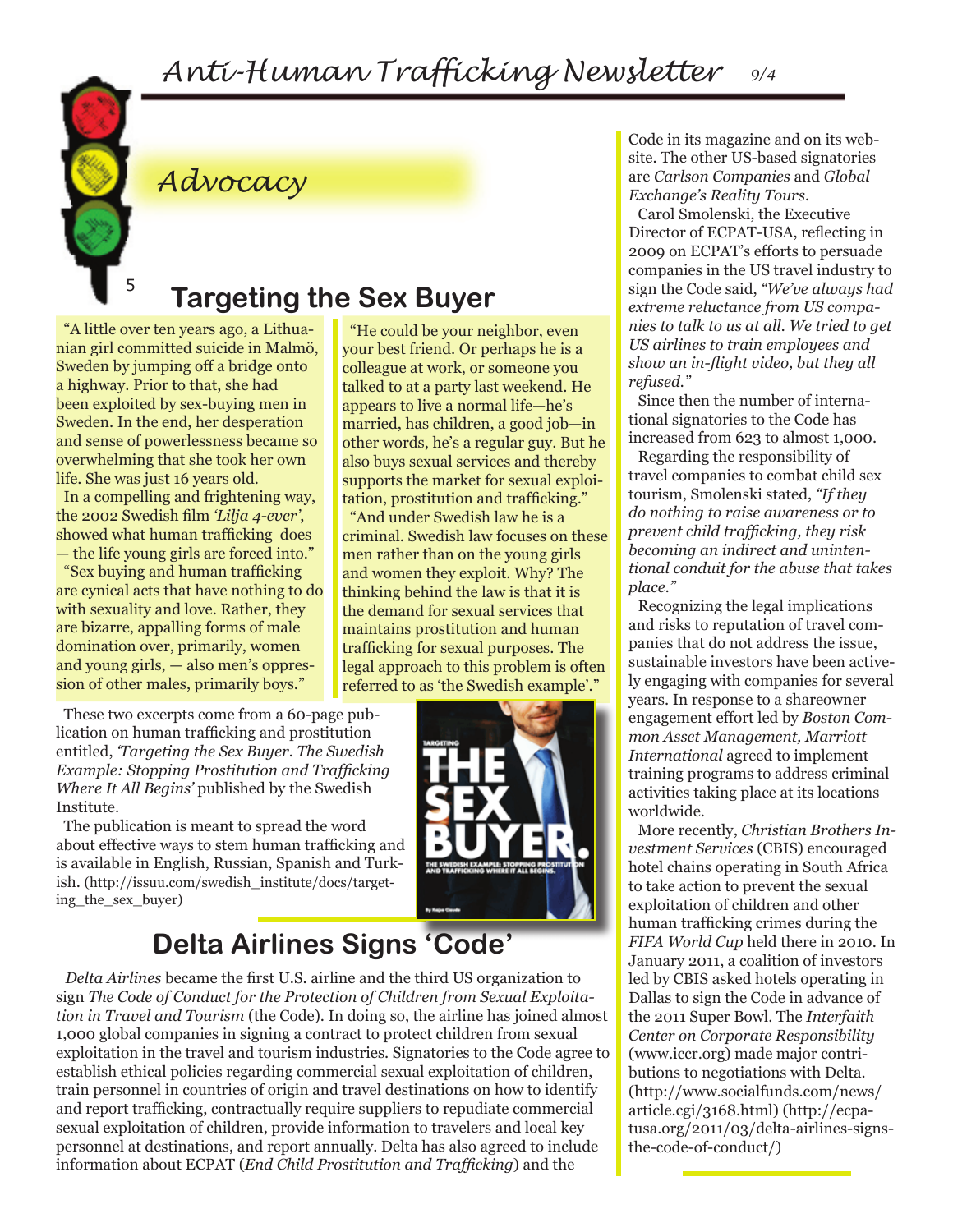

### 6 **Communicating with Congress: Perceptions of Citizen Advocacy on Capitol Hill**

The *Congressional Management Foundation* (CMF) is a 501(c)(3) nonpartisan nonprofit dedicated to helping Congress and its Members meet the evolving needs and expectations of an engaged and informed 21st century citizenry. To learn about CMF, please visit: cmfweb.org



*The Partnership For A More Perfect* 

*Union* (PMPU), launched by the CMF in 2010, is dedicated to enriching the relationship between citizens and Congress by comprehensively addressing the communications challenges faced by both sides. The goal of the Partnership is to further meaningful civic engagement through education, re-establishing trust, and providing innovative yet pragmatic tools to facilitate purposeful two-way communication. Read about *Partnership* at: pmpu.org

A 2011 PMPU survey of Congressional staff revealed the following: **Citizens Have More Power Than They Realize** 

Whether individuals make contact face-to-face, by phone, or through personalized e-mail or postal mail, Senators and Representatives are influenced by their constituents' own views about the public policy issues before them.

| <b>Constituents' Influence</b>                                            |      |  |
|---------------------------------------------------------------------------|------|--|
| In-Person 'Issue' Visits from Constituents                                |      |  |
| Contact from a Constituent Representing Other Constituents                |      |  |
| Individualized Postal Letters                                             |      |  |
| <b>Individualized Email Messages</b>                                      |      |  |
| <b>Phone Calls</b>                                                        |      |  |
| Comments During a Telephone Town Hall                                     |      |  |
| Visit From a Lobbyist                                                     |      |  |
| News Editorial Endorsement of an Issue                                    |      |  |
| <b>Individualized Faxes</b>                                               |      |  |
| <b>Form Postal Letters</b>                                                |      |  |
| <b>Form Email Messages</b>                                                |      |  |
| Postcards                                                                 | 1/44 |  |
| <b>Comments on Social Media Sites</b>                                     |      |  |
| <b>Form Faxes</b>                                                         | 0/30 |  |
| Numbers (%) represent 'a lot of positive influence' vs. 'some influence'. |      |  |

- Most of the staff surveyed said constituent visits to the D.C. office (97%) or to the district/state office (94%) have *'some'* or *'a lot of influence'* on an undecided Member.
- When asked about strategies directed to their offices back home, staffers said questions at town hall meetings (87%) and letters to the editor (80%) have *'some'* or *'a lot of influence'.*
- Constituents who personally communicate with their legislators – except via fax – are more influential than lobbyists and news editors.

#### **It's Not the Delivery.**

#### **It's the Content That Matters**

There is virtually no distinction by the congressional staff surveyed between email and postal mail. They view them as equally influential to an undecided Member. What matters most is the content. Whether they are delivered via email or postal mail, messages that are customized in some way by the constituents sending them are much more influential than identical form messages. The personal touch from a constituent goes a long way toward differentiating a message.

- Nearly identical percentages of staffers said postal mail (90%) and email (88%) would have 'influence' on an undecided Member of Congress.
- About 20% of staffers said individualized email/ postal mail would have 'a lot of influence' on an undecided Member and only 1% said identical 'form' email/postal mail would.
- Some helpful ways for constituents to personalize their messages include discussing the impact of a bill on the state or district, providing the reasons they support or oppose the bill or issue, and providing a relevant personal story. Asked how important were the following in learning constituents' views and opinions:
- Attending events in district/state: 77% very important
- Personalized messages from constituents (email, postal mail, faxes, phone calls): 70% very important
- In person town hall meetings: 57% very important. (Source: pmpu.org/wp-content/ uploads/CWC-Perceptions-of-Citizen-Advocacy.pdf)

| <b>Role of Social Media in Communicating</b><br>with Constituents |                                           |                                                |
|-------------------------------------------------------------------|-------------------------------------------|------------------------------------------------|
|                                                                   | Communicating<br>Member's<br><b>Views</b> | Understanding<br>Constituents'<br><b>Views</b> |
| FaceBook                                                          | 20% very imp.                             | 8% very imp.                                   |
| UTube                                                             | 20% very imp.                             | 4% very imp.                                   |
| Twitter                                                           | 12% very imp.                             | 4% very imp.                                   |